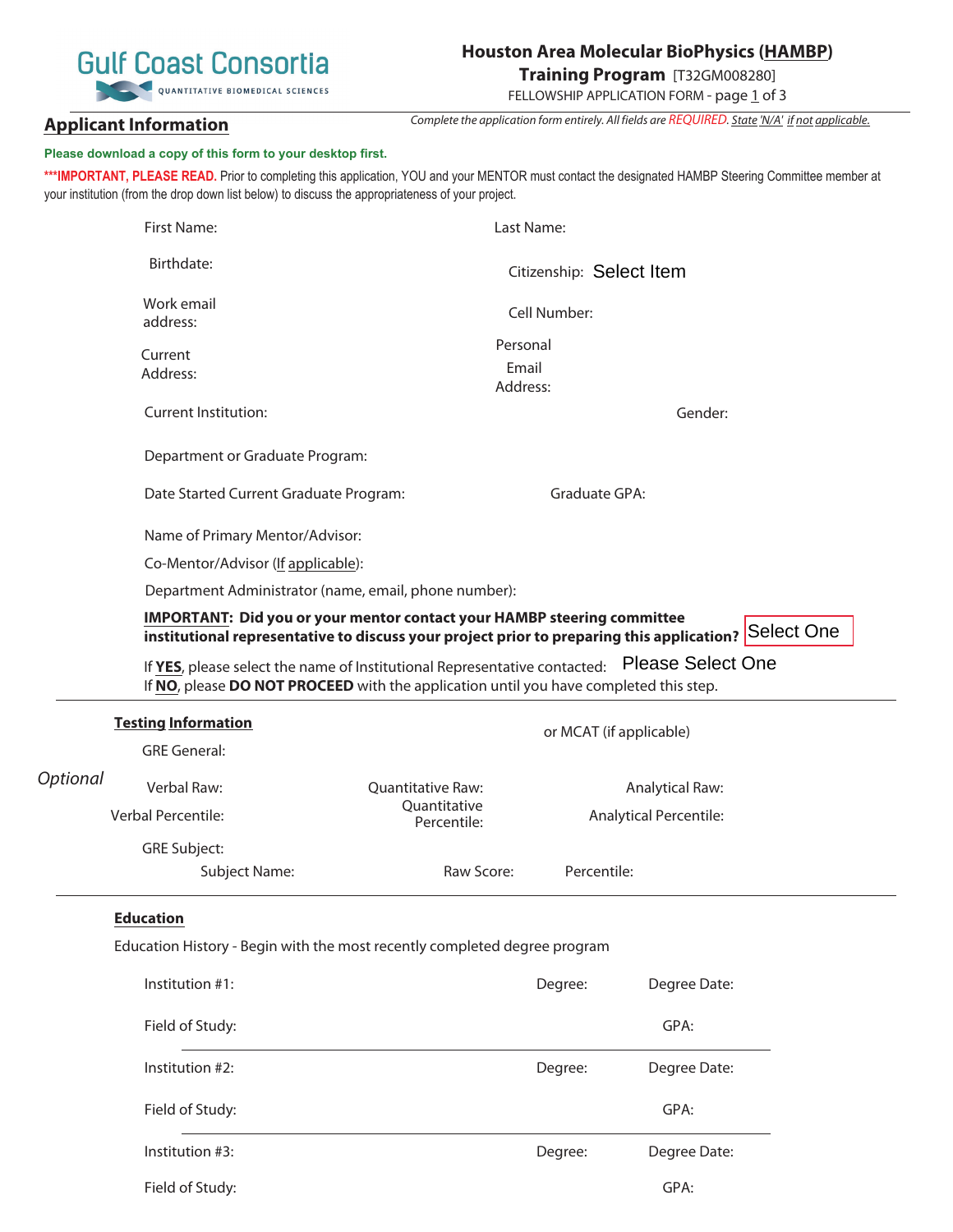

#### **Research Information**

Primary Mentor/Advisor's Current Institution:

Department of Primary Mentor/Advisor:

Full-time Research Experience prior to entering current program (Number of months): \*Include research starting after you completed high school, up until you began your PhD program.

Are you able to commence support from this Fellowship 07/01/2022?

Select One

Provide four key words describing your research:

#### **Project Information**

Project Title:

**Detailed instructions for submitting Project information**. For this section, please send the following as a Word document to jessica.poli@rice.edu with the following section headers:

1. **Project Description** (max 1,000 words): Explain the biological problem you are addressing, and the biophysical approaches you are using to solve it.

2. **Layperson's Project Description** (max 250 words): This is a simple description that would be understandable by someone with only a basic science background. It is for general purposes only and should describe your projects

3. **Career Goals** (max 500 words): Describe your overall career goals and how they relate to HAMBP. Describe the education, training, and other career development experiences you will need to achieve your career goals and how HAMBP will help you achieve them.

4. **Mentoring Plan** (max 500 words): Provide a brief description of the plan you and your mentor have jointly developed to achieve your career goals. Include any anticipated didactic course work, research training, enrichment activities and personal development (e.g. writing and speaking skills), professional meetings to be attended, etc. The plan should include an estimated timeline for completion of the graduate training program and specific milestones to be achieved. Include the use of an Individual Development Plan (IDP). Again, this plan should be jointly developed by you and your mentor (mentor will confirm this in his/her Recommendation Letter).

5. **Grant Support**: List any current or previous grant support (federal or otherwise) supporting your project/stipend, including any previous or current training grant or training fellowship support. Include the project title, grant sponsor, total award amount, and dates of support.

#### **Current Degree Plan**

Anticipated PhD Subject Area:

Anticipated PhD Month/Year:

Have you taken an ethics course in the Responsible Conduct of Research (RCR)?

No. If no, what course do you plan to take and when?

Yes. If yes, please provide name of course, where taken, and when it was completed.